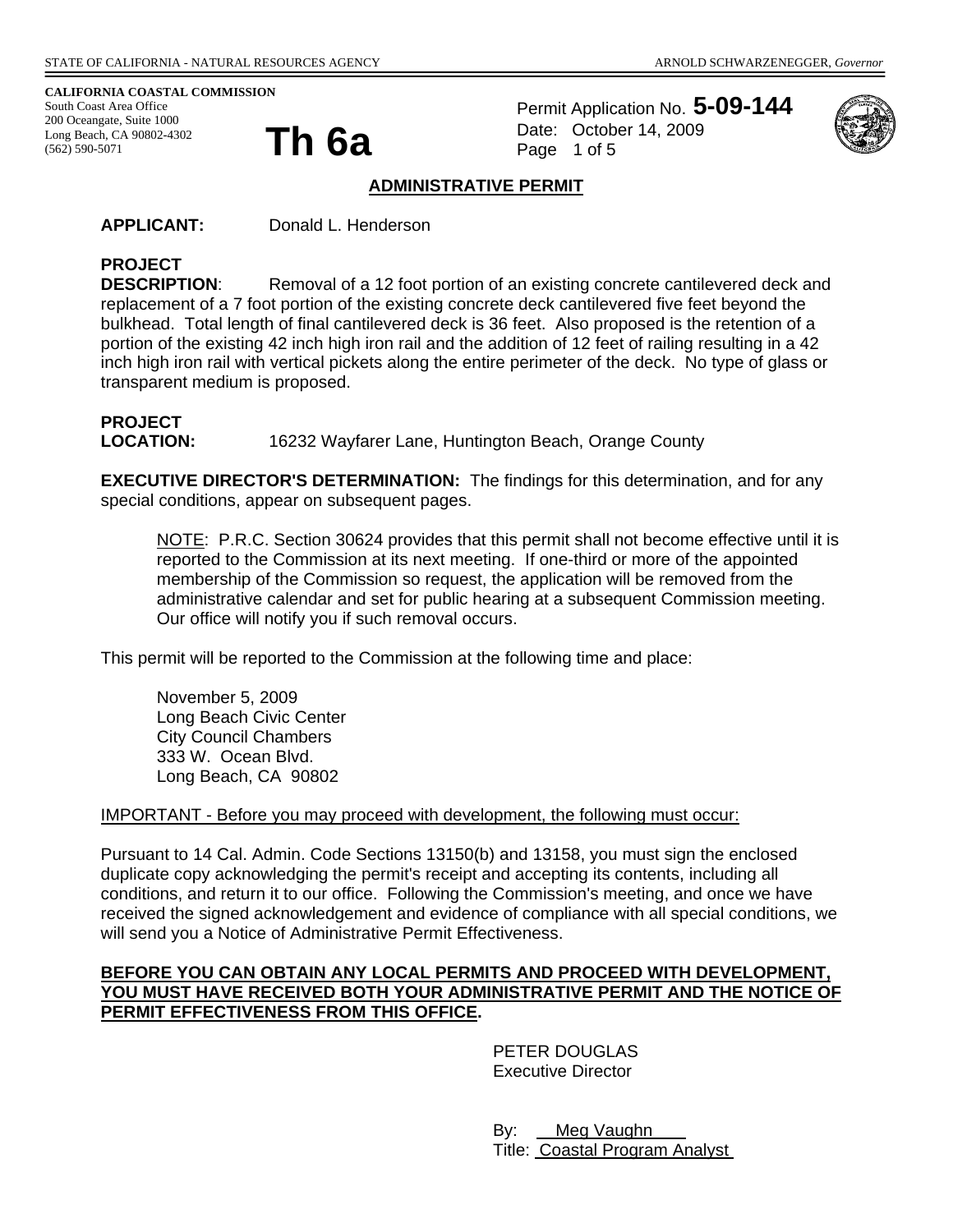### **STANDARD CONDITIONS:**

- 1. Notice of Receipt and Acknowledgment. The permit is not valid and development shall not commence until a copy of the permit, signed by the permittee or authorized agent, acknowledging receipt of the permit and acceptance of the terms and conditions, is returned to the Commission office.
- 2. Expiration. If development has not commenced, the permit will expire two years from the date this permit is reported to the Commission. Development shall be pursued in a diligent manner and completed in a reasonable period of time. Application for extension of the permit must be made prior to the expiration date.
- 3. Interpretation. Any questions of intent or interpretation of any term or condition will be resolved by the Executive Director or the Commission.
- 4. Assignment. The permit may be assigned to any qualified person, provided assignee files with the Commission an affidavit accepting all terms and conditions of the permit.
- 5. Terms and Conditions Run with the Land. These terms and conditions shall be perpetual, and it is the intention of the Commission and the permittee to bind all future owners and possessors of the subject property to the terms and conditions.

#### **SPECIAL CONDITIONS:** See page five.

## **EXECUTIVE DIRECTOR'S DETERMINATION (continued):**

The Executive Director hereby determines that the proposed development is a category of development, which, pursuant to PRC Section 30624, qualifies for approval by the Executive Director through the issuance of an Administrative Permit. Subject to Standard and Special Conditions as attached, said development is in conformity with the provisions of Chapter 3 of the Coastal Act of 1976 and will not have any significant impacts on the environment within the meaning of the California Environmental Quality Act. If located between the nearest public road and the sea, this development is in conformity with the public access and public recreation policies of Chapter 3.

## **FINDINGS FOR EXECUTIVE DIRECTOR'S DETERMINATION:**

## **A. Project Description**

The applicant proposes to remove a 12 foot portion of an existing concrete cantilevered deck and replace a 7 foot portion of the existing concrete deck cantilevered five feet beyond the bulkhead. The total length of final cantilevered deck is 36 feet. Also proposed is the retention of a portion of the existing 42 inch high iron rail and the addition of 12 feet of railing resulting in a 42 inch high iron rail with vertical pickets along the entire perimeter of the deck. No type of glass or transparent medium is proposed. The proposed deck is associated with the adjacent single family residential use. Most of the Huntington Harbour water frontage is developed with single family homes, many of which also have cantilevered decks and boat docks. Virtually the entire water frontage in Huntington Harbour is supported by bulkheads. The nearest public access in the area is at Sunset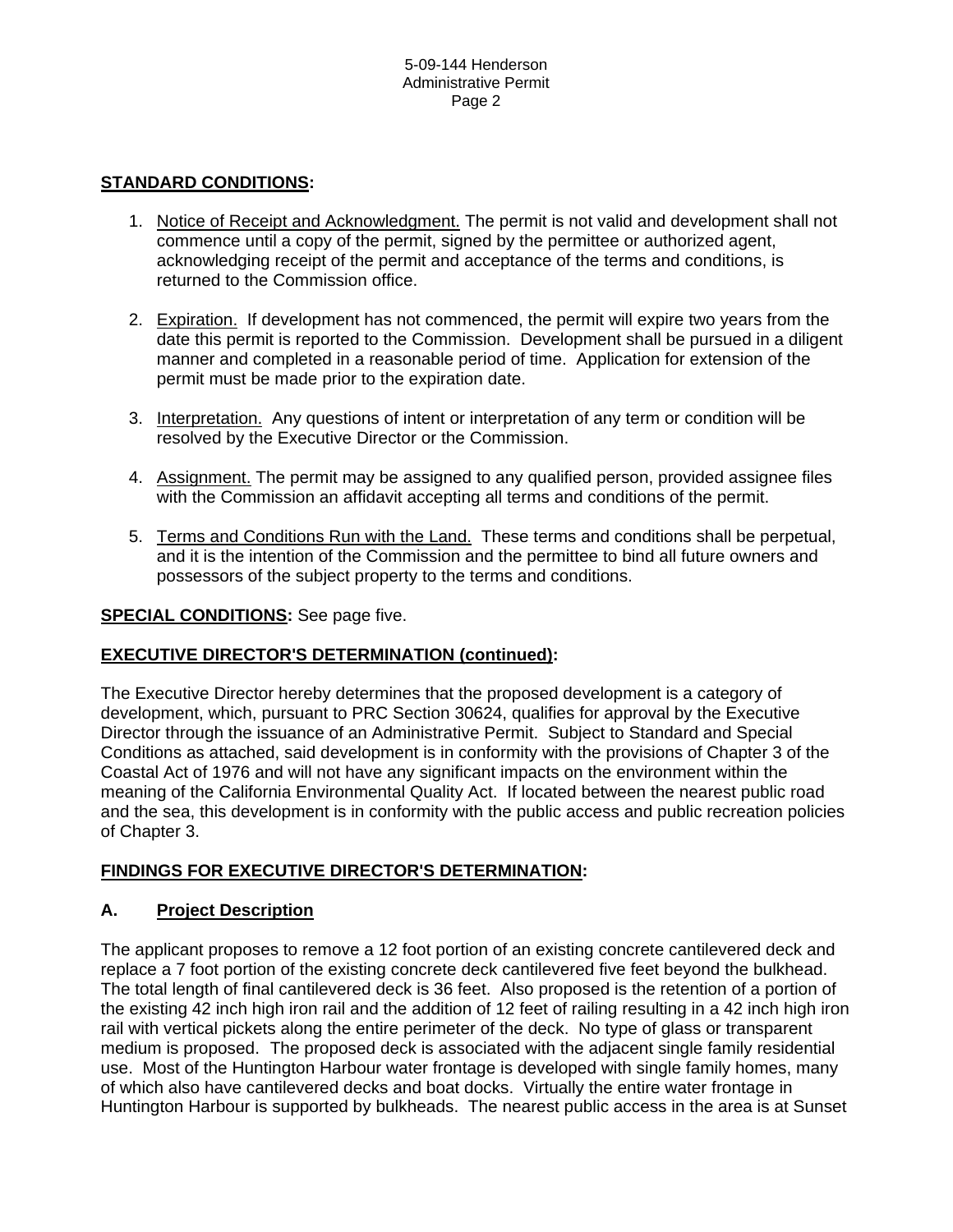County Beach, located approximately one half mile west of the subject site.

A gutter system is proposed to catch any runoff from the deck and deck drainage will be directed to two 48" by 12" by 4' feet deep filter boxes with filter fabric, gravel and a plastic grate which will filter the drainage prior to entering the harbor waters. No products containing ammonia, sodium hypochlorite, chlorinated solvents, petroleum distillates or lye will be used on the deck, therefore, pollutants from those products will not drain to the harbor during or after construction. No bottom disturbing activities are proposed.

The proposed deck would cantilever over the waters of Huntington Harbor. In this area of Huntington Harbor, the water area is owned by the City of Huntington Beach. A letter inviting the City to join as co-applicant was sent on October 14, 2009 and to date no response has been received. In addition, an approval in concept was received from the City, indicating the City is aware of the project. Furthermore, a special condition is imposed stating that the approval of a coastal development permit for the project does not waive any public rights or interest that exist or may exist on the property.

The subject site is located within the City of Huntington Beach, which has a certified Local Coastal Program. However, due to the project location seaward of the mean high tide line, the project is within an area of the Commission's retained permit jurisdiction. Nonetheless, the City's certified Local Coastal Program may be used as guidance. The land use designation at the site is Open Space – Water (OS – W). The site is zoned Open Space Water Recreation. The proposed development is consistent with the City's certified LCP, specifically with Implementation Plan Chapter 213 Open Space District, which allows private cantilevered decks abutting residential uses, and with Chapter 210, which provides standards for cantilevered decks in Huntington Harbor in the Open Space Water Recreation zone.

Most of the existing residences that front along the waters of Huntington Harbor have cantilevered decks. The proposed deck is similar in function to the other cantilevered decks associated with residential development within Huntington Harbor. The proposed development is consistent with past Commission actions in the area. Thus, as conditioned, the proposed deck will have no adverse impact on coastal access or resources in the project vicinity, and is consistent with the Chapter 3 policies of the Coastal Act.

## **B. PUBLIC ACCESS**

The proposed development will not affect the public's ability to gain access to, and/or to use the coast and nearby recreational facilities. Therefore, the development, as conditioned, conforms with Sections 30210 through 30214, Sections 30220 through 30224, and 30252 of the Coastal Act.

## **C. WATER QUALITY**

The proposed development has a potential for a discharge of polluted runoff from the project site into coastal waters. The development, as proposed and as conditioned, incorporates design features to minimize the effect of construction and post construction activities on the marine environment. These design features include, but are not limited to, the appropriate management of equipment and construction materials, reducing runoff through the use of permeable surfaces, the use of non-invasive, drought tolerant vegetation to reduce and treat the runoff discharged from the site, and for the use of post construction best management practices to minimize the project's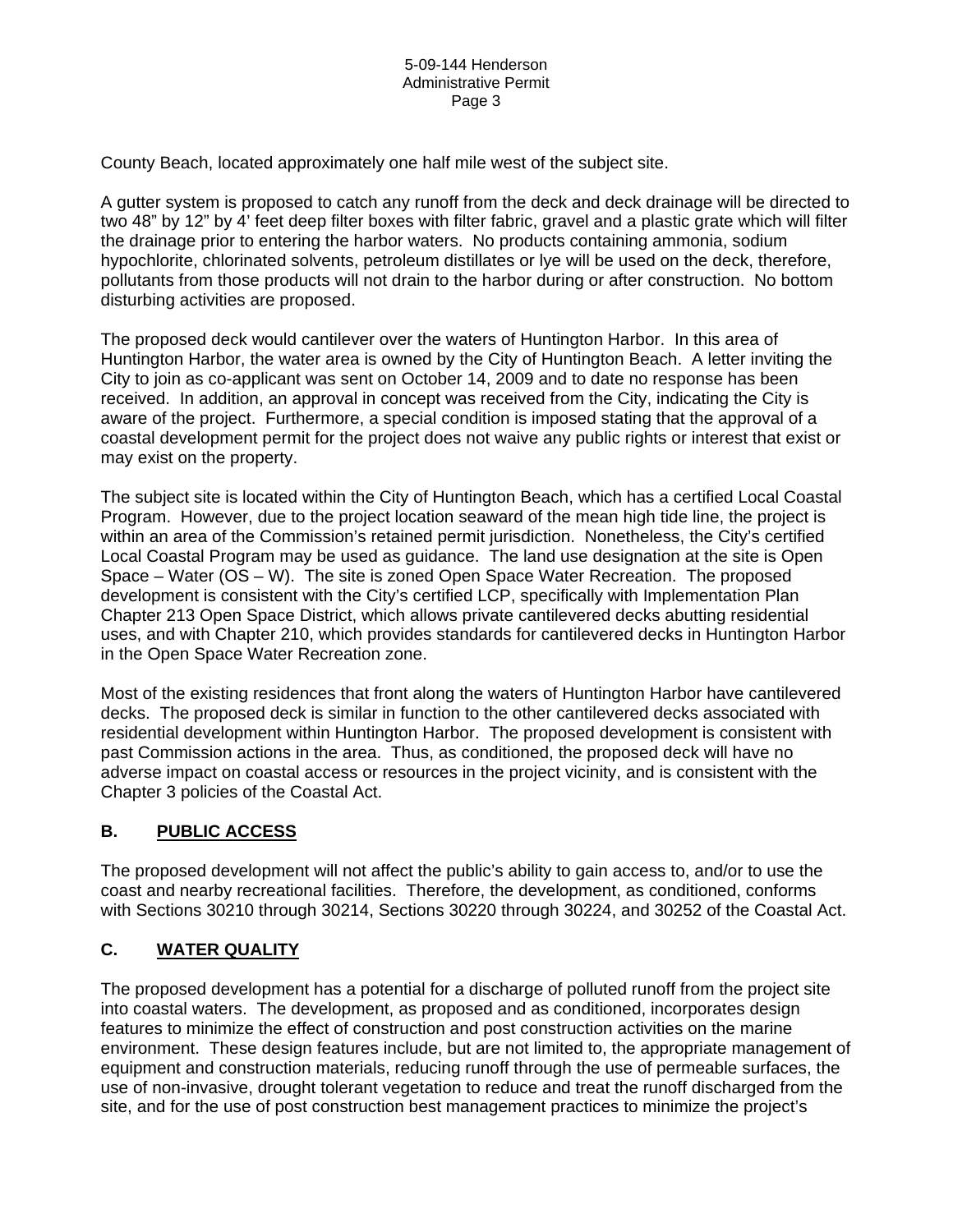adverse impact on coastal waters. Therefore, the Commission finds that the proposed development, as conditioned, conforms with Sections 30230 and 30231 of the Coastal Act regarding the protection of water quality to promote the biological productivity of coastal waters and to protect human health.

## **D. LOCAL COASTAL PROGRAM**

Coastal Act section 30604(a) states that, prior to certification of a local coastal program ("LCP"), a coastal development permit can only be issued upon a finding that the proposed development is in conformity with Chapter 3 of the Act and that the permitted development will not prejudice the ability of the local government to prepare an LCP that is in conformity with Chapter 3. An LCP for the City of Huntington Beach was effectively certified in March 1985. However, the proposed development is occurring within an area of the Commission's original permit jurisdiction, due to the project location seaward of the mean high tide line. Consequently, the standard of review is the Coastal Act and the City's LCP is used only as guidance. As conditioned, the proposed development is consistent with Chapter 3 of the Coastal Act and with the certified LCP for the area.

## **E. CALIFORNIA ENVIRONMENTAL QUALITY ACT**

As conditioned, there are no feasible alternatives or additional feasible mitigation measures available that would substantially lessen any significant adverse effect that the activity may have on the environment. Therefore, the Commission finds that the proposed project, as conditioned to mitigate the identified impacts, is the least environmentally damaging feasible alternative and can be found consistent with the requirements of the Coastal Act to conform to CEQA.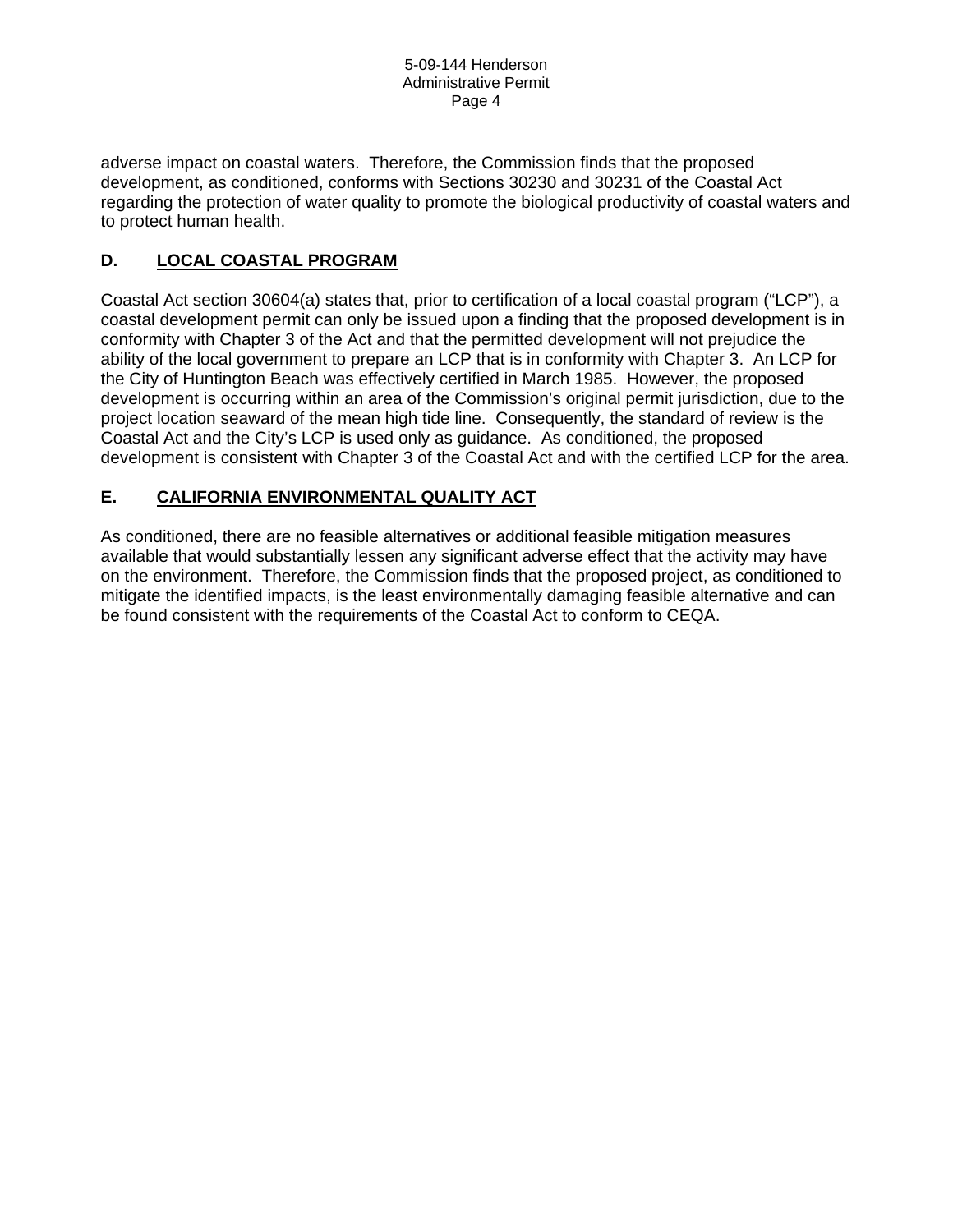## **SPECIAL CONDITIONS:**

### **1. Construction Responsibilities and Debris Removal**

- (1) No demolition or construction materials, equipment, debris, or waste shall be placed or stored where it may enter sensitive habitat, receiving waters or a storm drain, or be subject to wave, wind, rain or tidal erosion and dispersion.
- (2) Any and all debris resulting from demolition or construction activities, and any remaining construction material, shall be removed from the project site within 24 hours of completion of the project.
- (3) Demolition or construction debris and sediment shall be removed from work areas each day that demolition or construction occurs to prevent the accumulation of sediment and other debris that may be discharged into coastal waters.
- (4) Machinery or construction materials not essential for project improvements will not be allowed at any time in the intertidal zone.
- (5) If turbid conditions are generated during construction a silt curtain will be utilized to control turbidity.
- (6) Floating booms will be used to contain debris discharged into coastal waters and any debris discharged will be removed as soon as possible but no later than the end of each day.
- (7) Non-buoyant debris discharged into coastal waters will be recovered by divers as soon as possible after loss.
- (8) All trash and debris shall be disposed in the proper trash and recycling receptacles at the end of every construction day.
- (9) The applicant shall provide adequate disposal facilities for solid waste, including excess concrete, produced during demolition or construction.
- (10)Debris shall be disposed of at a legal disposal site or recycled at a recycling facility. If the disposal site is located in the coastal zone, a coastal development permit or an amendment to this permit shall be required before disposal can take place unless the Executive Director determines that no amendment or new permit is legally required.
- (11)All stock piles and construction materials shall be covered, enclosed on all sides, shall be located as far away as possible from drain inlets and any waterway, and shall not be stored in contact with the soil.
- (12)Machinery and equipment shall be maintained and washed in confined areas specifically designed to control runoff. Thinners or solvents shall not be discharged into sanitary or storm sewer systems.
- (13)The discharge of any hazardous materials into any receiving waters shall be prohibited.
- (14)Spill prevention and control measures shall be implemented to ensure the proper handling and storage of petroleum products and other construction materials. Measures shall include a designated fueling and vehicle maintenance area with appropriate berms and protection to prevent any spillage of gasoline or related petroleum products or contact with runoff. The area shall be located as far away from the receiving waters and storm drain inlets as possible.
- (15)Best Management Practices (BMPs) and Good Housekeeping Practices (GHPs) designed to prevent spillage and/or runoff of demolition or construction-related materials, and to contain sediment or contaminants associated with demolition or construction activity, shall be implemented prior to the on-set of such activity
- (16)All BMPs shall be maintained in a functional condition throughout the duration of construction activity.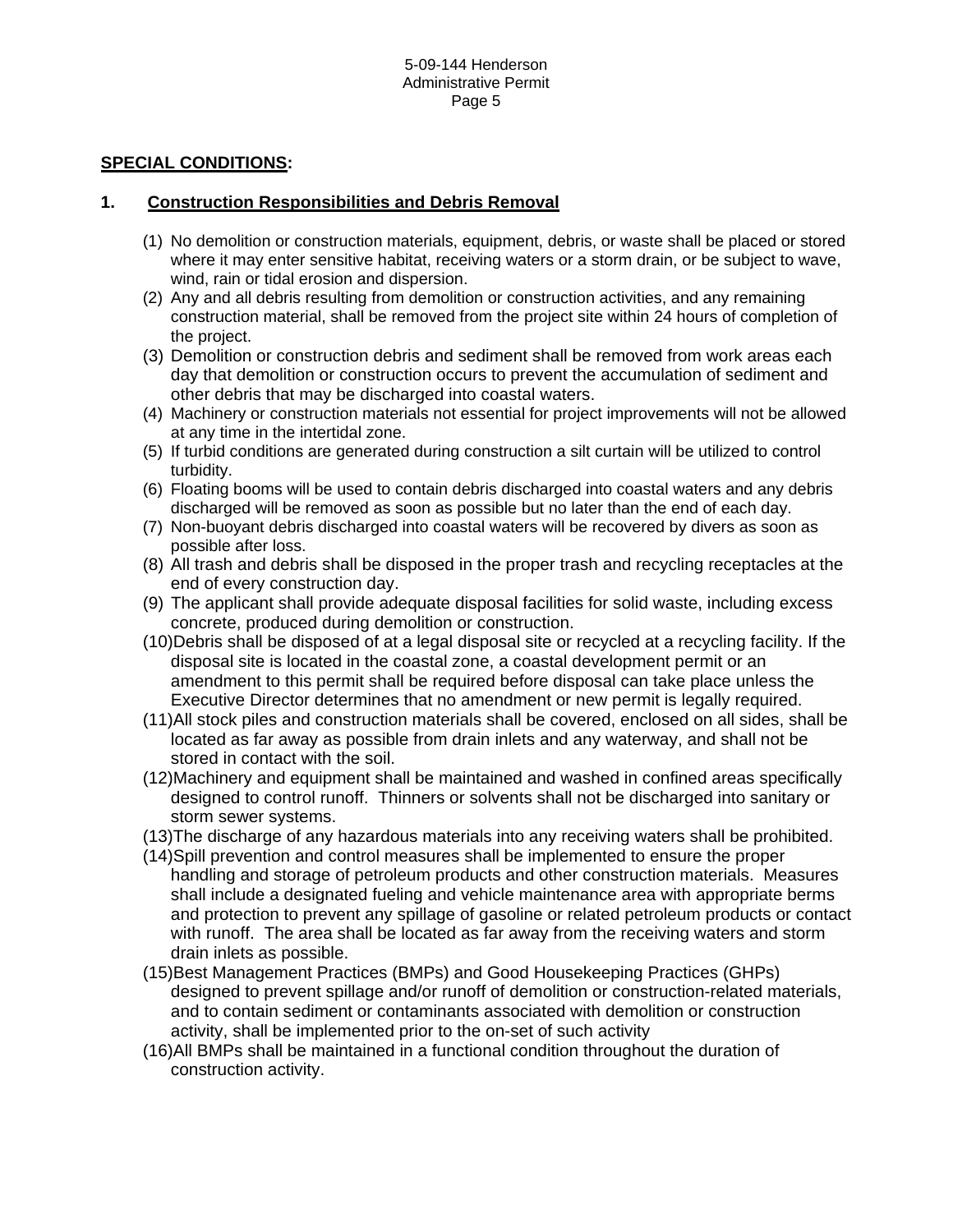## **2. Public Rights**

The Coastal Commission's approval of this permit shall not constitute a waiver of any public rights that exist or may exist on the property. The permittee shall not use this permit as evidence of a waiver of any public rights that may exist on the property.

## **ACKNOWLEDGMENT OF PERMIT RECEIPT/ACCEPTANCE OF CONTENTS:**

I/We acknowledge that I/we have received a copy of this permit and have accepted its contents including all conditions.

\_\_\_\_\_\_\_\_\_\_\_\_\_\_\_\_\_\_\_\_\_\_\_\_\_\_\_ \_\_\_\_\_\_\_\_\_\_\_\_\_\_\_\_\_\_\_\_\_\_ Applicants' Signature Date of Signing

5-09-144 Henderson CntDk Admn 11.09 mv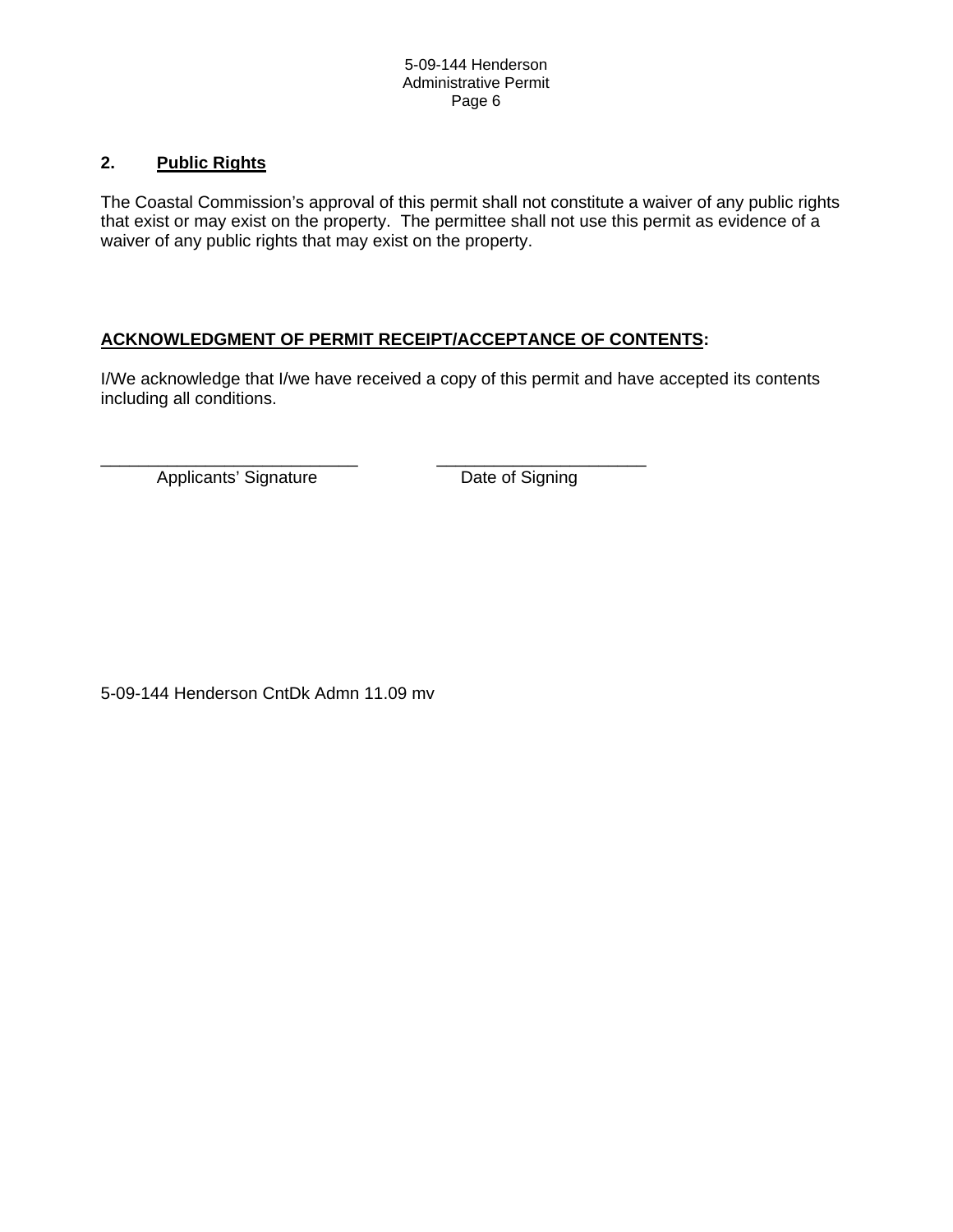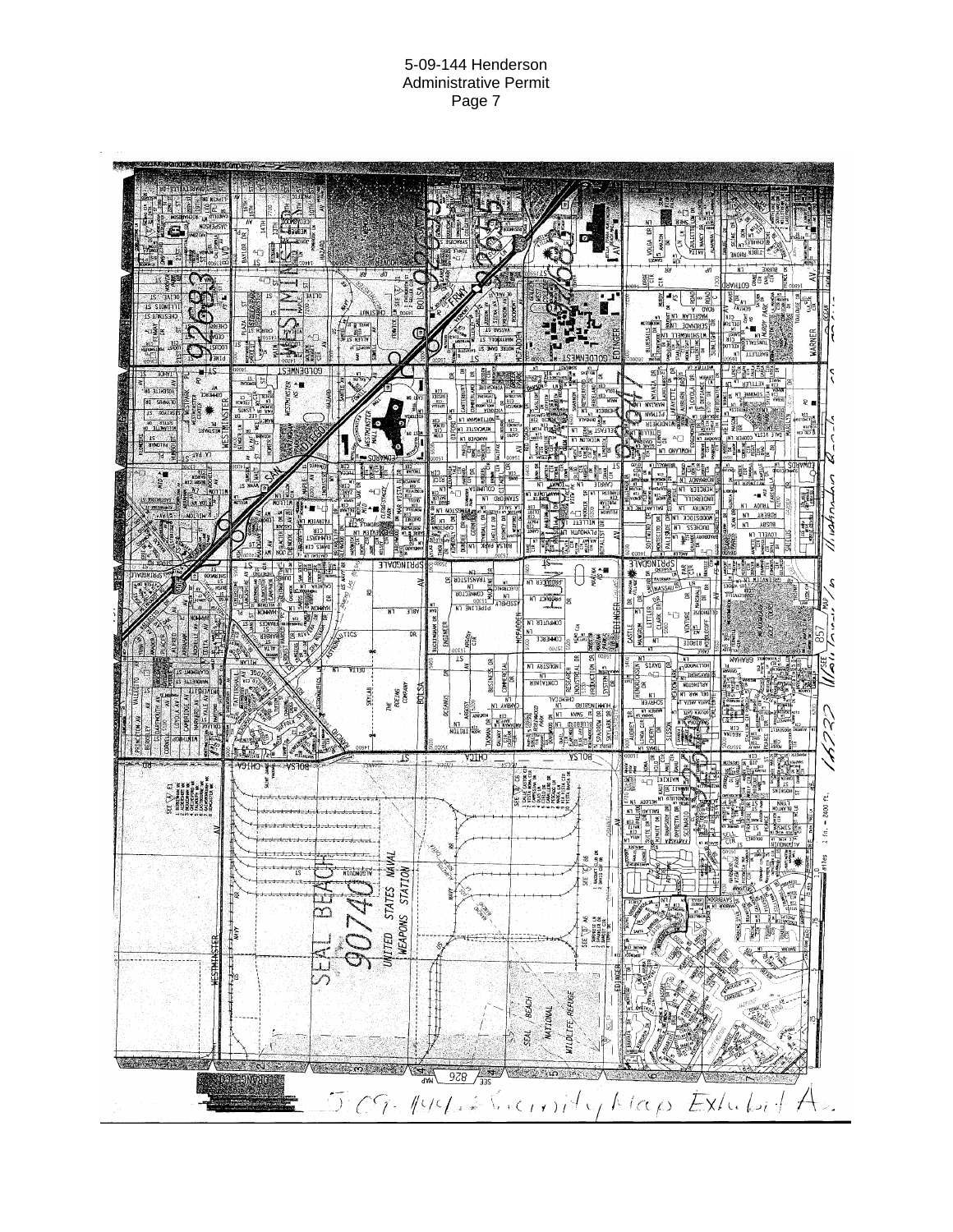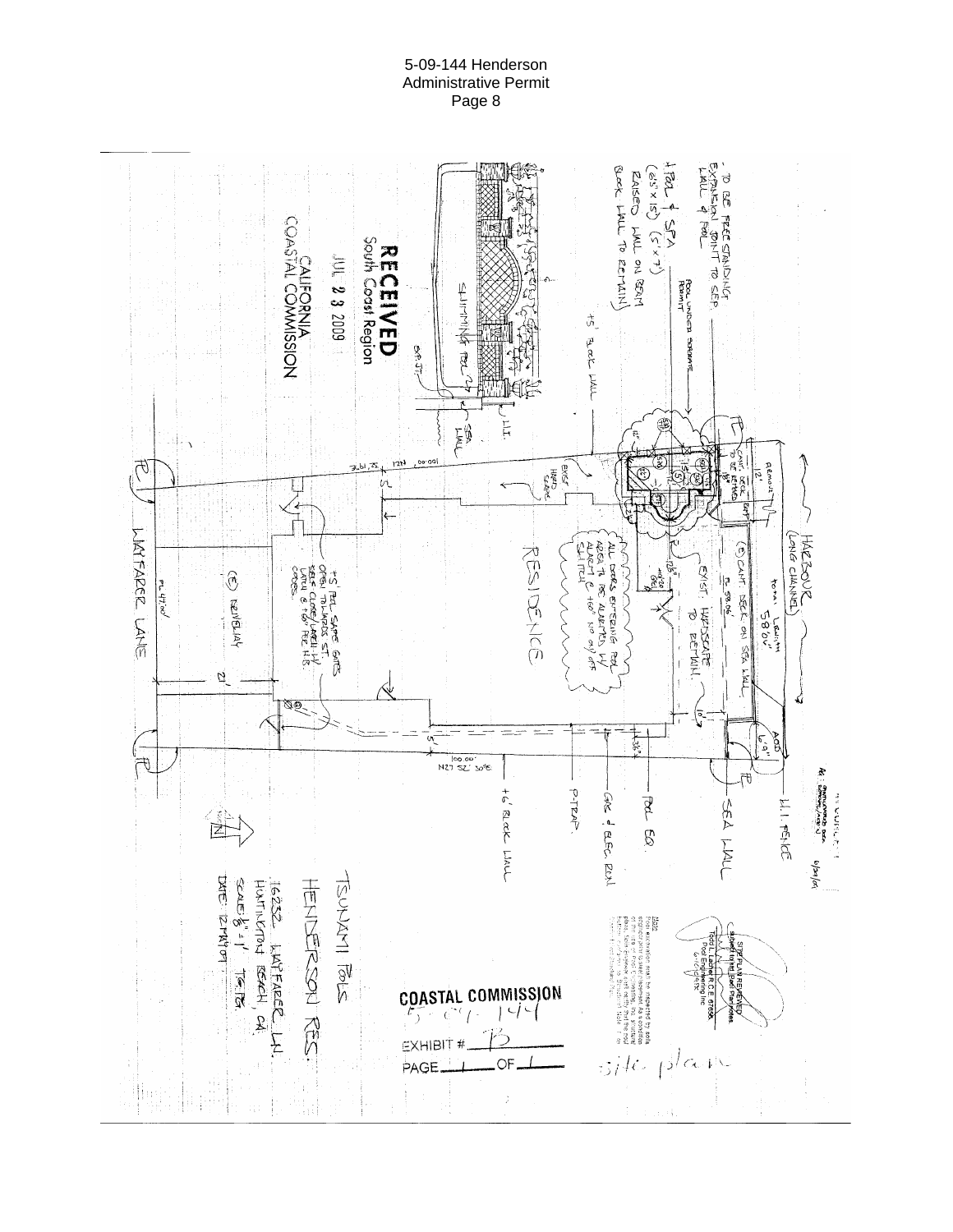#### 5-09-144 Henderson Administrative Permit Page 9